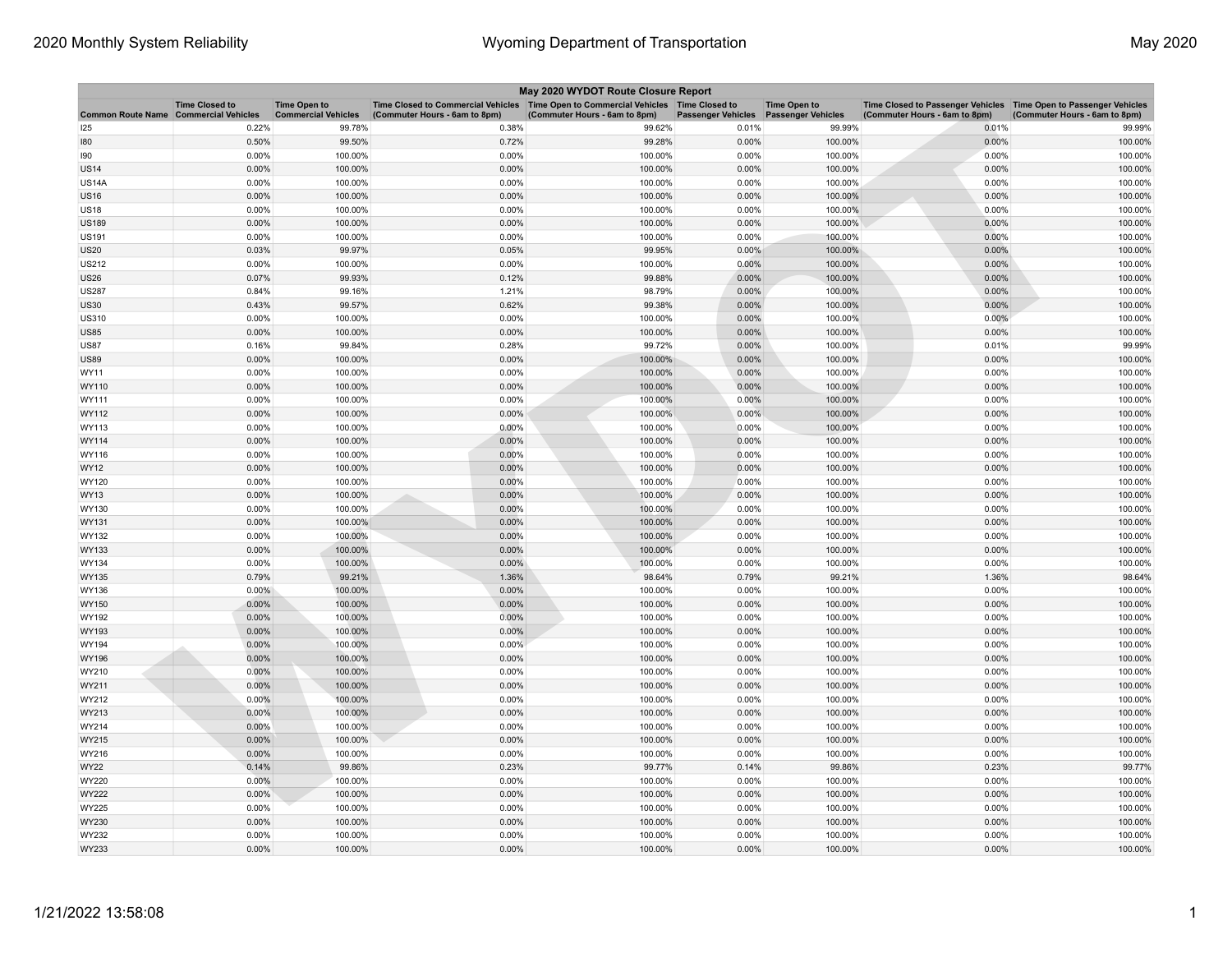| May 2020 WYDOT Route Closure Report |                                                     |                                                   |                                                                                                                         |                               |                           |                                                  |                                                                                                      |                               |  |
|-------------------------------------|-----------------------------------------------------|---------------------------------------------------|-------------------------------------------------------------------------------------------------------------------------|-------------------------------|---------------------------|--------------------------------------------------|------------------------------------------------------------------------------------------------------|-------------------------------|--|
| <b>Common Route Name</b>            | <b>Time Closed to</b><br><b>Commercial Vehicles</b> | <b>Time Open to</b><br><b>Commercial Vehicles</b> | Time Closed to Commercial Vehicles   Time Open to Commercial Vehicles   Time Closed to<br>(Commuter Hours - 6am to 8pm) | (Commuter Hours - 6am to 8pm) | <b>Passenger Vehicles</b> | <b>Time Open to</b><br><b>Passenger Vehicles</b> | Time Closed to Passenger Vehicles   Time Open to Passenger Vehicles<br>(Commuter Hours - 6am to 8pm) | (Commuter Hours - 6am to 8pm) |  |
| WY235                               | 0.00%                                               | 100.00%                                           | 0.00%                                                                                                                   | 100.00%                       | 0.00%                     | 100.00%                                          | 0.00%                                                                                                | 100.00%                       |  |
| WY236                               | 0.00%                                               | 100.00%                                           | 0.00%                                                                                                                   | 100.00%                       | 0.00%                     | 100.00%                                          | 0.00%                                                                                                | 100.00%                       |  |
| WY237                               | 0.00%                                               | 100.00%                                           | 0.00%                                                                                                                   | 100.00%                       | 0.00%                     | 100.00%                                          | 0.00%                                                                                                | 100.00%                       |  |
| WY238                               | 0.00%                                               | 100.00%                                           | 0.00%                                                                                                                   | 100.00%                       | 0.00%                     | 100.00%                                          | 0.00%                                                                                                | 100.00%                       |  |
| WY239                               | 0.00%                                               | 100.00%                                           | 0.00%                                                                                                                   | 100.00%                       | 0.00%                     | 100.00%                                          | 0.00%                                                                                                | 100.00%                       |  |
| WY24                                | 0.00%                                               | 100.00%                                           | 0.00%                                                                                                                   | 100.00%                       | 0.00%                     | 100.00%                                          | 0.00%                                                                                                | 100.00%                       |  |
| WY240                               | 0.00%                                               | 100.00%                                           | 0.00%                                                                                                                   | 100.00%                       | 0.00%                     | 100.00%                                          | 0.00%                                                                                                | 100.00%                       |  |
| WY251                               | 0.00%                                               | 100.00%                                           | 0.00%                                                                                                                   | 100.00%                       | 0.00%                     | 100.00%                                          | 0.00%                                                                                                | 100.00%                       |  |
| WY257                               | 0.00%                                               | 100.00%                                           | 0.00%                                                                                                                   | 100.00%                       | 0.00%                     | 100.00%                                          | 0.00%                                                                                                | 100.00%                       |  |
| WY258                               | 0.00%                                               | 100.00%                                           | 0.00%                                                                                                                   | 100.00%                       | 0.00%                     | 100.00%                                          | 0.00%                                                                                                | 100.00%                       |  |
| WY259                               | 0.00%                                               | 100.00%                                           | 0.00%                                                                                                                   | 100.00%                       | 0.00%                     | 100.00%                                          | 0.00%                                                                                                | 100.00%                       |  |
| WY270                               | 3.68%                                               | 96.32%                                            | 4.00%                                                                                                                   | 96.00%                        | 3.68%                     | 96.32%                                           | 4.00%                                                                                                | 96.00%                        |  |
| WY28                                | 2.72%                                               | 97.28%                                            | 3.64%                                                                                                                   | 96.36%                        | 0.00%                     | 100.00%                                          | 0.00%                                                                                                | 100.00%                       |  |
| WY296                               | 0.00%                                               | 100.00%                                           | 0.00%                                                                                                                   | 100.00%                       | 0.00%                     | 100.00%                                          | 0.00%                                                                                                | 100.00%                       |  |
| WY313                               | 0.00%                                               | 100.00%                                           | 0.00%                                                                                                                   | 100.00%                       | 0.00%                     | 100.00%                                          | 0.00%                                                                                                | 100.00%                       |  |
| WY320                               | 0.00%                                               | 100.00%                                           | 0.00%                                                                                                                   | 100.00%                       | 0.00%                     | 100.00%                                          | 0.00%                                                                                                | 100.00%                       |  |
| WY321                               | 0.00%                                               | 100.00%                                           | 0.00%                                                                                                                   | 100.00%                       | 0.00%                     | 100.00%                                          | 0.00%                                                                                                | 100.00%                       |  |
| WY331                               | 0.00%                                               | 100.00%                                           | 0.00%                                                                                                                   | 100.00%                       | 0.00%                     | 100.00%                                          | 0.00%                                                                                                | 100.00%                       |  |
| WY335                               | 0.00%                                               | 100.00%                                           | 0.00%                                                                                                                   | 100.00%                       | 0.00%                     | 100.00%                                          | 0.00%                                                                                                | 100.00%                       |  |
| WY336                               | 0.00%                                               | 100.00%                                           | 0.00%                                                                                                                   | 100.00%                       | 0.00%                     | 100.00%                                          | 0.00%                                                                                                | 100.00%                       |  |
| WY338                               | 0.00%                                               | 100.00%                                           | 0.00%                                                                                                                   | 100.00%                       | 0.00%                     | 100.00%                                          | 0.00%                                                                                                | 100.00%                       |  |
| WY34                                | 0.00%                                               | 100.00%                                           | 0.00%                                                                                                                   | 100.00%                       | 0.00%                     | 100.00%                                          | 0.00%                                                                                                | 100.00%                       |  |
| WY340                               | 0.00%                                               | 100.00%                                           | 0.00%                                                                                                                   | 100.00%                       | 0.00%                     | 100.00%                                          | 0.00%                                                                                                | 100.00%                       |  |
| WY343                               | 0.00%                                               | 100.00%                                           | 0.00%                                                                                                                   | 100.00%                       | 0.00%                     | 100.00%                                          | 0.00%                                                                                                | 100.00%                       |  |
| WY345                               | 0.00%                                               | 100.00%                                           | 0.00%                                                                                                                   | 100.00%                       | 0.00%                     | 100.00%                                          | 0.00%                                                                                                | 100.00%                       |  |
| WY350                               | 0.00%                                               | 100.00%                                           | 0.00%                                                                                                                   | 100.00%                       | 0.00%                     | 100.00%                                          | 0.00%                                                                                                | 100.00%                       |  |
| WY351                               | 0.00%                                               | 100.00%                                           | 0.00%                                                                                                                   | 100.00%                       | 0.00%                     | 100.00%                                          | 0.00%                                                                                                | 100.00%                       |  |
| WY352                               | 0.00%                                               | 100.00%                                           | 0.00%                                                                                                                   | 100.00%                       | 0.00%                     | 100.00%                                          | 0.00%                                                                                                | 100.00%                       |  |
| WY353                               | 0.00%                                               | 100.00%                                           | 0.00%                                                                                                                   | 100.00%                       | 0.00%                     | 100.00%                                          | 0.00%                                                                                                | 100.00%                       |  |
| WY371                               | 0.00%                                               | 100.00%                                           | 0.00%                                                                                                                   | 100.00%                       | 0.00%                     | 100.00%                                          | 0.00%                                                                                                | 100.00%                       |  |
| WY372                               | 0.00%                                               | 100.00%                                           | 0.00%                                                                                                                   | 100.00%                       | 0.00%                     | 100.00%                                          | 0.00%                                                                                                | 100.00%                       |  |
| WY374                               | 0.00%                                               | 100.00%                                           | 0.00%                                                                                                                   | 100.00%                       | 0.00%                     | 100.00%                                          | 0.00%                                                                                                | 100.00%                       |  |
| WY387                               | 0.00%                                               | 100.00%                                           | 0.00%                                                                                                                   | 100.00%                       | 0.00%                     | 100.00%                                          | 0.00%                                                                                                | 100.00%                       |  |
| WY390                               | 0.00%                                               | 100.00%                                           | 0.00%                                                                                                                   | 100.00%                       | 0.00%                     | 100.00%                                          | 0.00%                                                                                                | 100.00%                       |  |
| WY410                               | $0.00\%$                                            | 100.00%                                           | 0.00%                                                                                                                   | 100.00%                       | 0.00%                     | 100.00%                                          | 0.00%                                                                                                | 100.00%                       |  |
| WY411                               | 0.00%                                               | 100.00%                                           | 0.00%                                                                                                                   | 100.00%                       | 0.00%                     | 100.00%                                          | 0.00%                                                                                                | 100.00%                       |  |
| WY412                               | 6.10%                                               | 93.90%                                            | 5.85%                                                                                                                   | 94.15%                        | 6.10%                     | 93.90%                                           | 5.85%                                                                                                | 94.15%                        |  |
| WY414                               | 0.00%                                               | 100.00%                                           | 0.00%                                                                                                                   | 100.00%                       | 0.00%                     | 100.00%                                          | 0.00%                                                                                                | 100.00%                       |  |
| WY430                               | 0.00%                                               | 100.00%                                           | 0.00%                                                                                                                   | 100.00%                       | 0.00%                     | 100.00%                                          | 0.00%                                                                                                | 100.00%                       |  |
| WY431                               | 0.00%                                               | 100.00%                                           | 0.00%                                                                                                                   | 100.00%                       | 0.00%                     | 100.00%                                          | 0.00%                                                                                                | 100.00%                       |  |
| WY450                               | 0.01%                                               | 99.99%                                            | 0.00%                                                                                                                   | 100.00%                       | 0.01%                     | 99.99%                                           | 0.00%                                                                                                | 100.00%                       |  |
| WY487                               | 0.00%                                               | 100.00%                                           | 0.00%                                                                                                                   | 100.00%                       | 0.00%                     | 100.00%                                          | 0.00%                                                                                                | 100.00%                       |  |
| WY50                                | 0.00%                                               | 100.00%                                           | 0.00%                                                                                                                   | 100.00%                       | 0.00%                     | 100.00%                                          | 0.00%                                                                                                | 100.00%                       |  |
| WY51                                | 0.00%                                               | 100.00%                                           | 0.00%                                                                                                                   | 100.00%                       | 0.00%                     | 100.00%                                          | $0.00\%$                                                                                             | 100.00%                       |  |
| WY530                               | 0.00%                                               | 100.00%                                           | 0.00%                                                                                                                   | 100.00%                       | 0.00%                     | 100.00%                                          | 0.00%                                                                                                | 100.00%                       |  |
| WY585                               | 0.00%                                               | 100.00%                                           | 0.00%                                                                                                                   | 100.00%                       | 0.00%                     | 100.00%                                          | 0.00%                                                                                                | 100.00%                       |  |
| WY59                                | 0.00%                                               | 100.00%                                           | 0.00%                                                                                                                   | 100.00%                       | 0.00%                     | 100.00%                                          | 0.00%                                                                                                | 100.00%                       |  |
| WY70                                | 0.00%                                               | 100.00%                                           | 0.00%                                                                                                                   | 100.00%                       | 0.00%                     | 100.00%                                          | 0.00%                                                                                                | 100.00%                       |  |
| WY71                                | 0.00%                                               | 100.00%                                           | 0.00%                                                                                                                   | 100.00%                       | 0.00%                     | 100.00%                                          | 0.00%                                                                                                | 100.00%                       |  |
| WY72                                | 0.00%                                               | 100.00%                                           | 0.00%                                                                                                                   | 100.00%                       | 0.00%                     | 100.00%                                          | 0.00%                                                                                                | 100.00%                       |  |
| WY77                                | 0.00%                                               | 100.00%                                           | 0.00%                                                                                                                   | 100.00%                       | 0.00%                     | 100.00%                                          | 0.00%                                                                                                | 100.00%                       |  |
| WY789                               | 0.00%                                               | 100.00%                                           | 0.00%                                                                                                                   | 100.00%                       | 0.00%                     | 100.00%                                          | 0.00%                                                                                                | 100.00%                       |  |
| WY89                                | 0.00%                                               | 100.00%                                           | 0.00%                                                                                                                   | 100.00%                       | 0.00%                     | 100.00%                                          | 0.00%                                                                                                | 100.00%                       |  |
| WY93                                | 0.00%                                               | 100.00%                                           | 0.00%                                                                                                                   | 100.00%                       | 0.00%                     | 100.00%                                          | 0.00%                                                                                                | 100.00%                       |  |